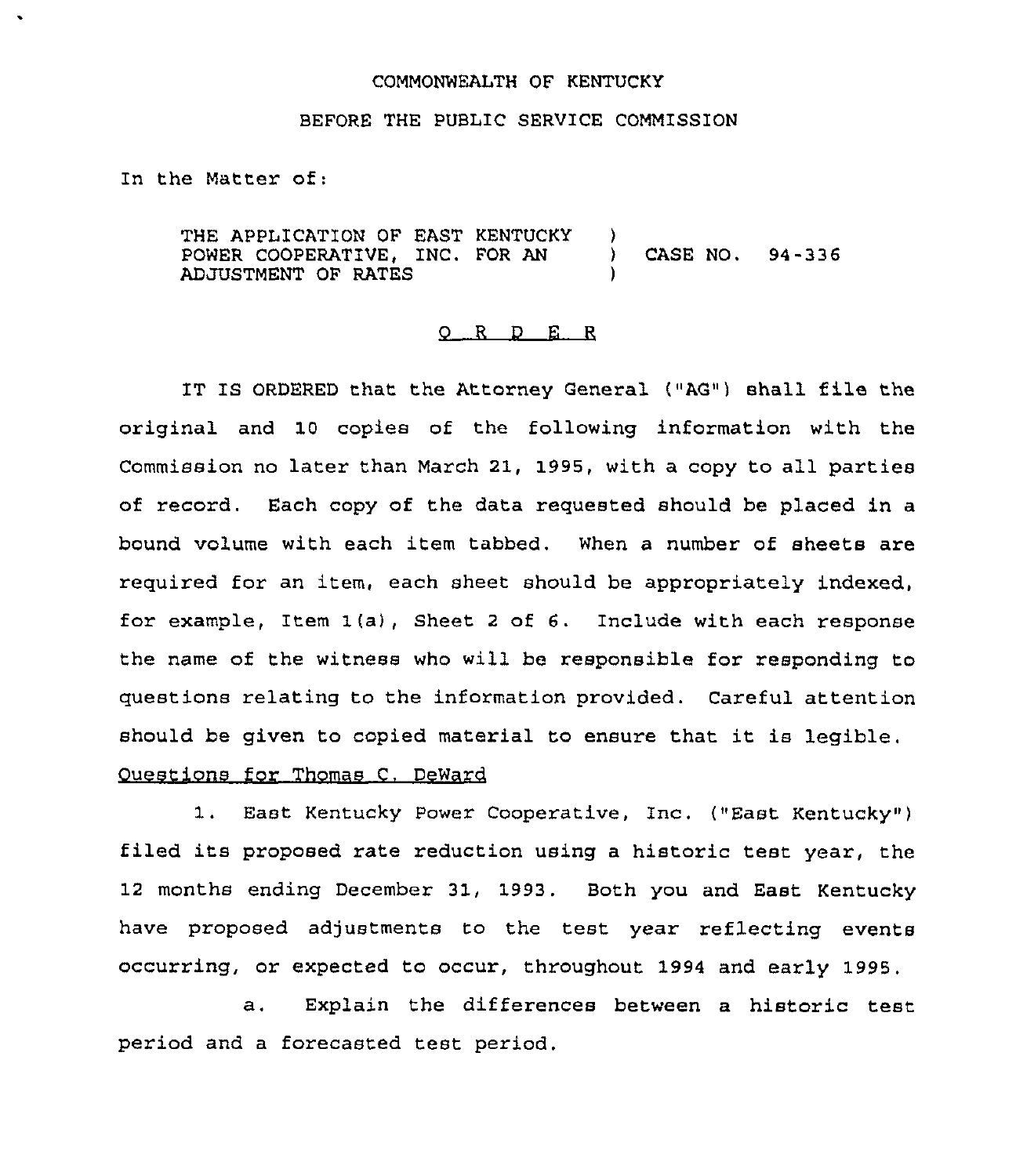b, Theoretically, when a rate case is based on <sup>a</sup> historic teat period, how are post-test-year adjustments supposed to be evaluated7

c. What impact does the concept of known and measurable have when evaluating post-test-year adjustments in the context of a historic test period7

2, Explain the rationale for the proposed adjustment to reduce the margins on off-system sales (Exhibit TCD-1, Schedule 3). Are you recommending that 1993 amounts should be adjusted to 1994 levels simply because 1994 is more current or is there some other reason7

3, Explain the rationale for the proposal to remove East Kentucky's pro forms sales adjustments (Exhibit TCD-1, Schedule 4). Are you contending that the adjustments are not known and measurable7 Are you contending that these adjustments, to a 1993 test year, cannot be made unless sales to such customers produced smaller margins in 1994 than in 19937 Explain.

<sup>4</sup> . Provide the reason(s) supporting your acceptance of East Kentucky's proposed pro forma adjustment for the combustion turbines.

5, Provide the reason(s) supporting your determination that East Kentucky's proposed wheeling expense adjustment does not meet the known and measurable test.

6, Explain the rationale for proposing to remove East Kentucky's adjustment ro increase wheeling expense by 61,664,212 (Exhibit TCD-1, Schedule 7) . Given that the adjustment is based on

-2-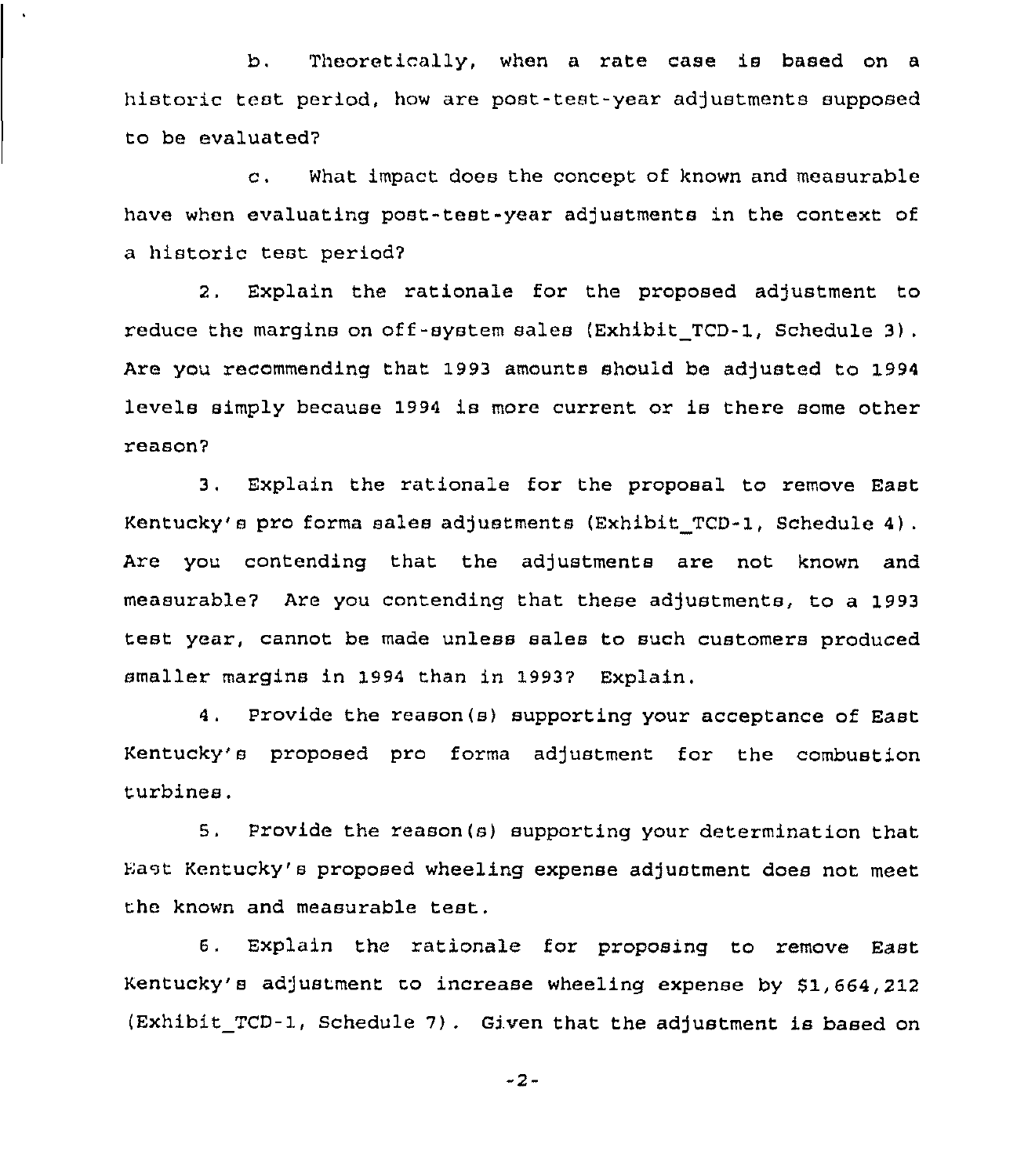a  $$2,651,496$   $net$  charge from KU  $$4,146,782$  charged to East Kentucky less \$1,495,286 charged to KU), how do you conclude there will be increased wheeling revenues for East Kentucky under KU's proposal? If KU's FERC proposal is not decided by the conclusion of this case, do you recommend that East Kentucky be limited only to recovery of its 1993 test-year expense7

7. Refer to Exhibit TCD-l, Schedule 10 of your direct testimony, You propose to decrease the medical trend rate by one percent. East Kentucky used a trend rate of 15 percent in the first year. Are you suggesting that <sup>a</sup> <sup>14</sup> percent medical trend rate in year 1 is reasonable7

8. Refer to page 15 of your direct testimony. Describe how you determined that 50 percent was the appropriate reduction to East Kentucky's proposed pension expense adjustment. Include any supporting analysis or documentation.

9. On page <sup>16</sup> of your direct testimony you state that it is not in accordance with generally accepted accounting principles ("GAAP") to treat the entire amount of other postretirement employee benefits ("OPEB") as an expense. East Kentucky stated in response to Item 12a of the AG's January 27, 1995 request for information that this treatment is in accordance with GAAP. Explain more fully your position.

10. Refer to page <sup>16</sup> of your direct testimony. Is it your opinion that since East Kentucky has neither initiated a funding policy nor targeted <sup>a</sup> date for doing so that it should be allowed to recover only the pay-as-you-go OPEB costs7

 $-3-$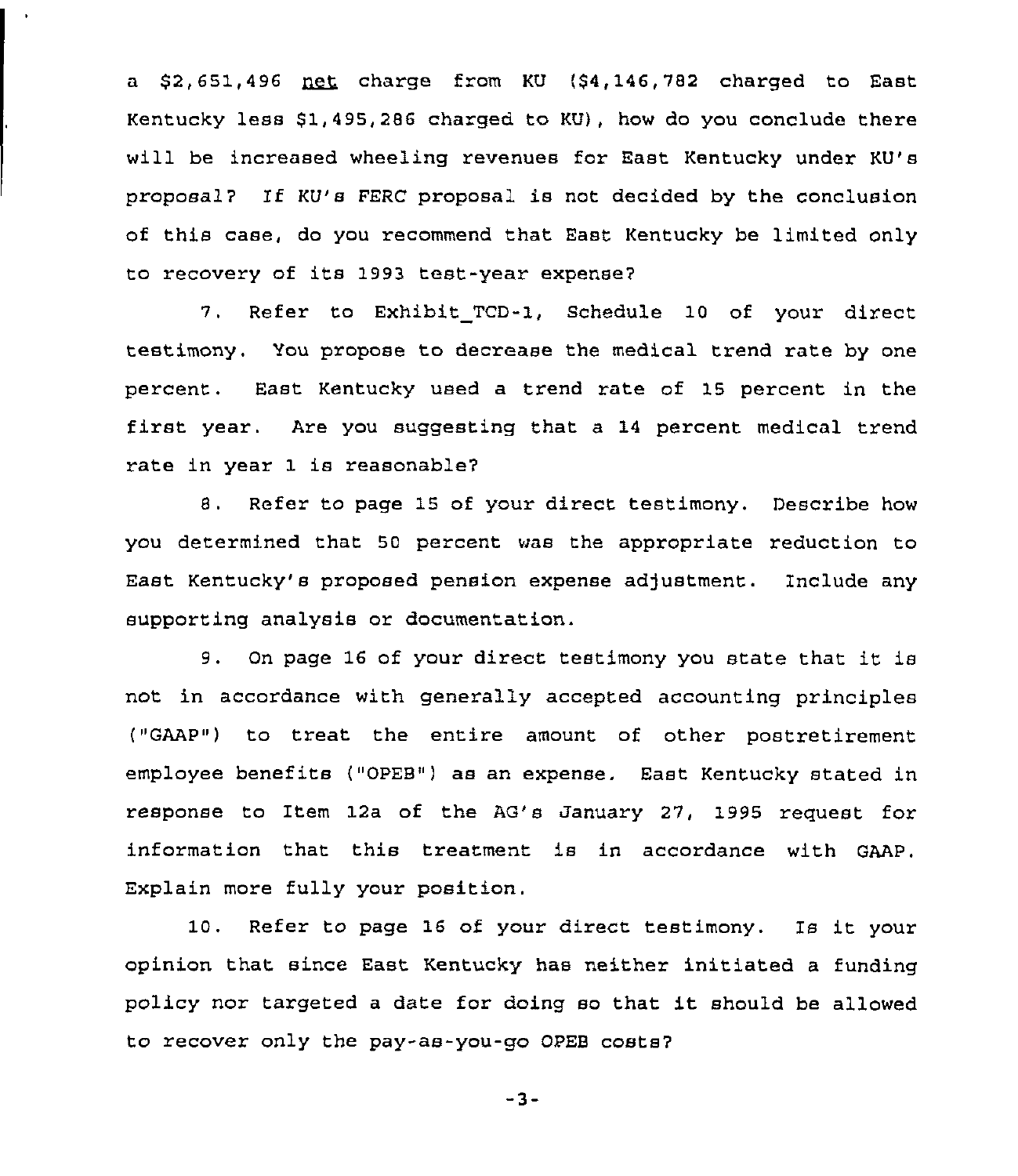11. Refer to Exhibit TCD-1, Schedule 15 and Page 18 of your direct testimony.

a. How did you determine the <sup>5</sup> percent rate used to estimate 1994 principle payments7

b. Why did you have to estimate the principle payments?

c. Why were the debt balances as of December 31, <sup>1994</sup> not used'

12. Refer to pages 20 and 21 of your direct testimony.

a. what studies or analyses have you performed which support your recommendation of a 1.10 Times Interest Earned Ratio  $("TIER")$ ? Include copies of the studies or analyses.

b. East Kentucky's equity level (equity to asset ratio) for the test year was  $5.34$  percent.<sup>1</sup> If the Rural Utilities Service<sup>2</sup> is requiring generating and transmission cooperatives to work towards an equity level goal of 20 percent, why would this requirement not be a factor in determining the appropriate TIER for East Kentucky7

13. Refer to pages 22 and 23 of your direct testimony.

a. Why is your proposed adjustment to interest income on short-term investments not based on the short-term investment balances as of December 31, 1994?

b. Would the facts that East Kentucky canceled its Deferred Power Bill Plan in 1994 and that all outstanding balances

 $-4-$ 

 $\mathbf{1}$ Response to Item <sup>2</sup> of the October 26, 1994 Order, page 58 of 77.

 $\mathbf{z}$ Formerly the Rural Electrification Administration.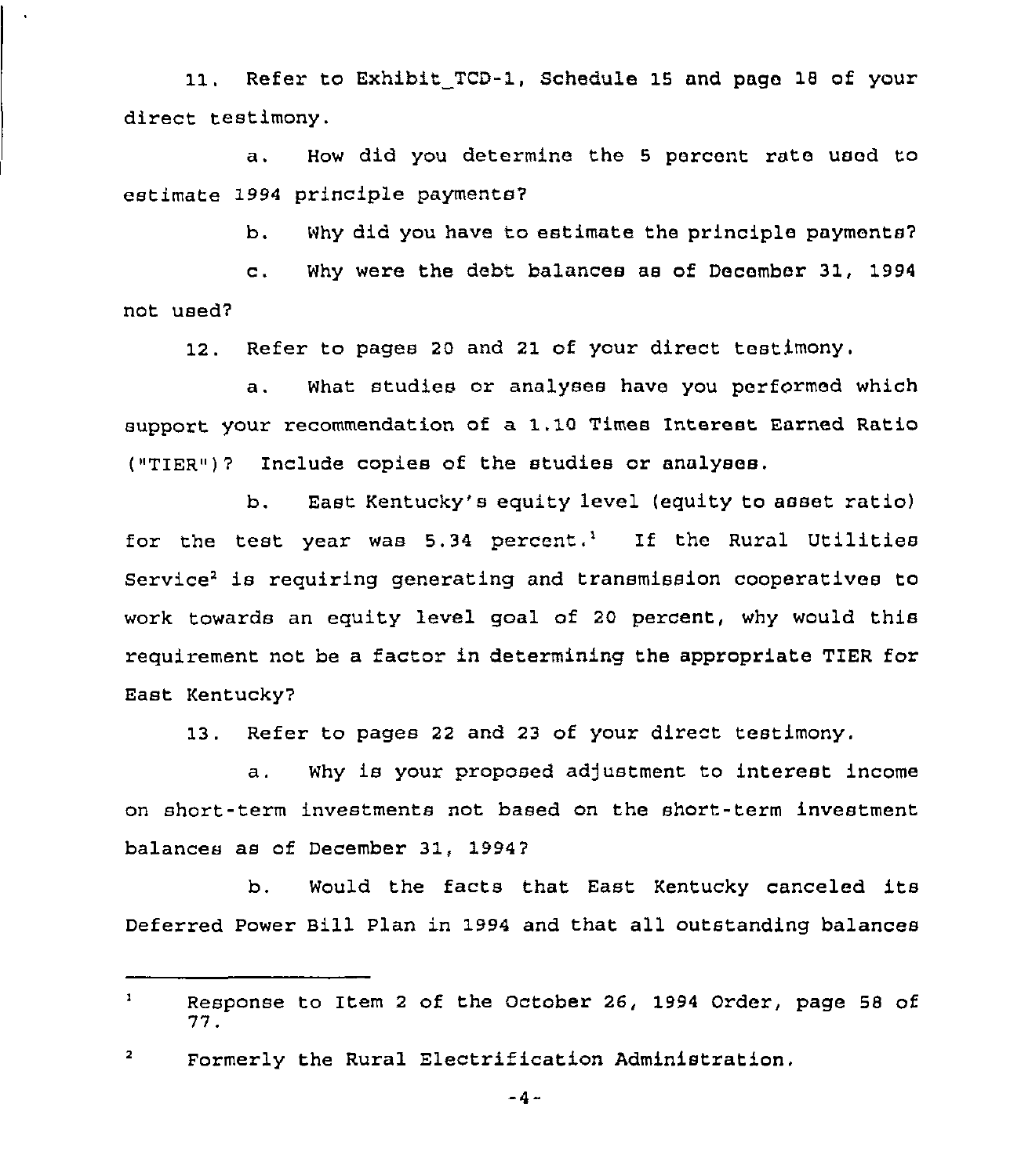are to be paid by April 1, 1995, impact your proposed adjustment7 If yes, explain.

14 . Refer to Exhibit TCD-1, Schedule 21. In calculating this adjustment, explain why you did not work through the entire 1995 member payment formula, as shown in the response to Item 66b of the AG's January 27, 1995 request for information, page 4 of 4, steps 1 and 2.

15. Refer to page 24 of your direct testimony. How did you determine that expense reductions of 50 and 75 percent were reasonable for these expenses2 Include copies of any studies or analyses which support these percentages,

# Questions for David H. Brown Kinloch

16. In Exhibit DHBX-1, you calculate economic development rate credits for Inland Container for the year 1995. This calculation is made by applying discounted demand charges in 1995 to Inland Container's monthly KW billing demand in 1993. Why is it appropriate to calculate a revenue adjustment for 1995 using 1993 billing demand7

17. On page 7 of your testimony, you propose to accept East Kentucky's 50 percent reduction to advertising expense and then reduce the acceptable level by the amount of unacceptable advertising included therein. Using this approach, you have proposed an additional reduction of \$102,563 in advertising expenses. Given the methodology used by East Kentucky, explain how you have determined that none of the \$102,563 was already included in East Kentucky's proposed adjustment, Include any study or

 $-5-$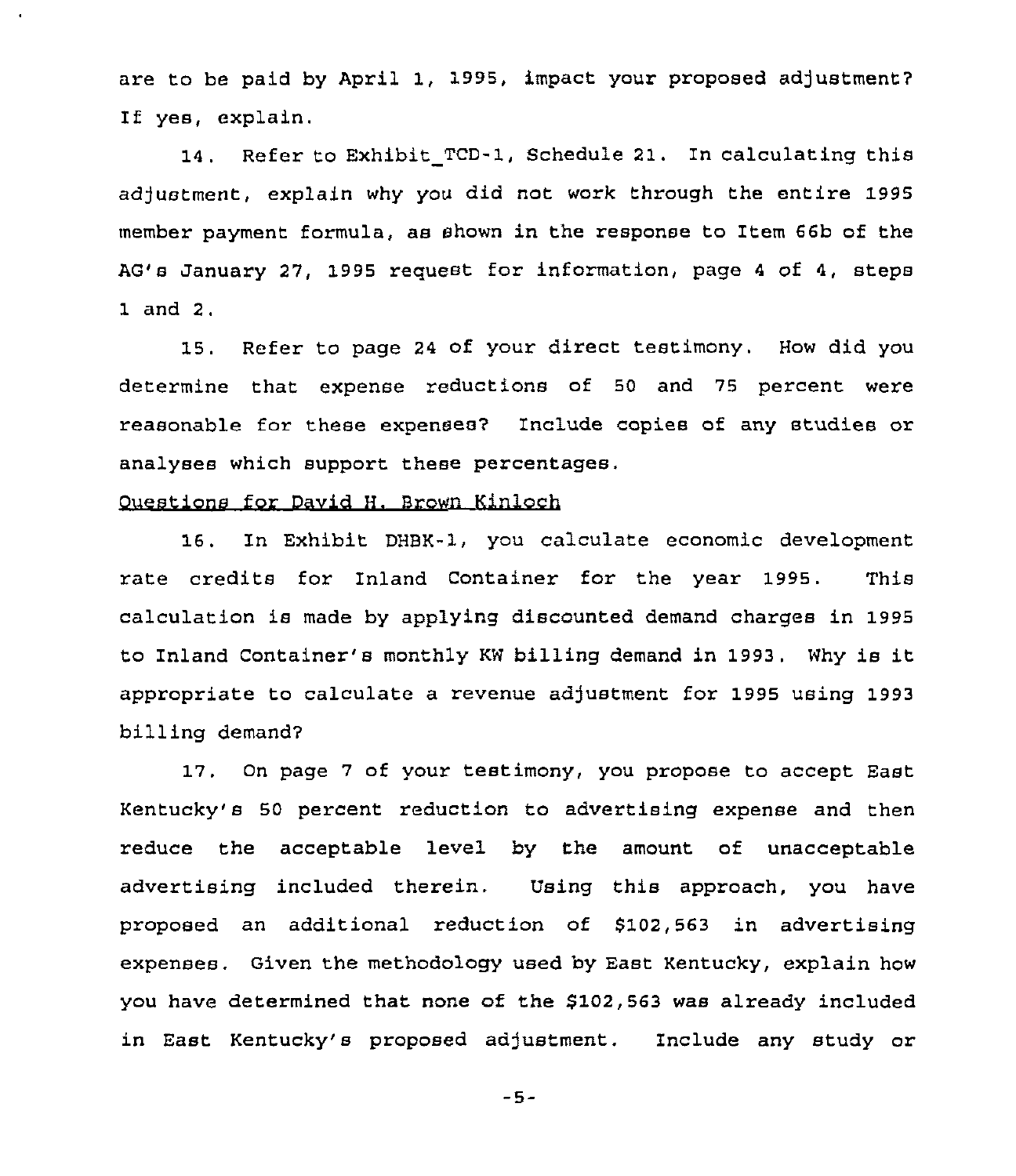analysis which supports your assumption that Enot Kentucky haa included the \$102,563 for rate-making purposos.

 $\bullet$ 

18. How did you arrive at your conclusion, as expressed on page <sup>6</sup> of your testimony, that "[tjho primary goal of the ETS program is to increase sales of electricity?"

19. On page 16 of your testimony you racommcnd that the Commission allocate the rate reduction to all classes on the basis of total revenue, with the exception of Inland Steam. Demonstrate how such an allocation would bo made.

20. You are recommending a rate dosign for East Kentucky's Rate Schedule E that is essentially unchanged from the existing rate design. Explain how maintaining the status quo for rata design will send a strong pricing signal to customers,

21. You contend that marginal coot pricing "... is fine as long as it only sends a price signal and it doosn't force some customers to pay more than they would under embedded costs."

a. Explain how marginal cost pricing can send a price signal if some customers are not forced to pay moro than they would under embedded cost pricing,

b. Explain what you mean when you refer to the "unacceptable, adverse effects" of marginal cost pricing.

22. You contend that power costs {rates) should be "based on embedded costs" and state "there is already a tremendous pricing signal that can be sent using embedded prices."

a. Setting rates based on marginal cost principals is frequently espoused as a means of sending pricing signals that

-6-